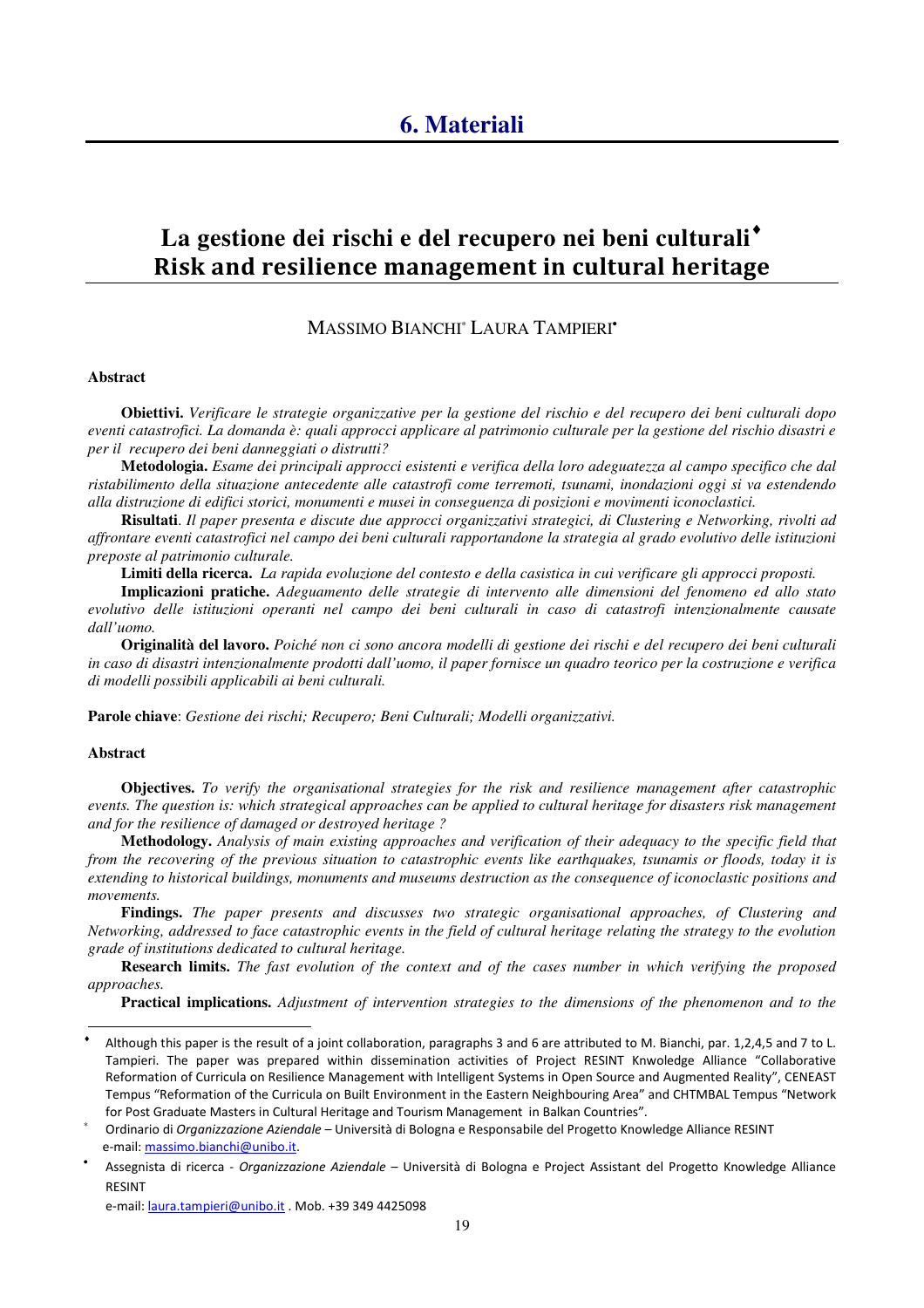*evolution of institutions operating in the field of cultural heritage in case of catastrophes intentionally produced by mankind.*

**Originality of the study.** *As there still are no models of risk and resilience management in cultural heritage with regard to disasters intentionally produced by mankind, the paper provides a theoretical frame for the creation and verification of possible models applicable to cultural heritage.* 

**Key words**: *Risk Management; Resilience; Cultural Heritage; Organisational models*

### **1. Introduction**

 $\overline{\phantom{a}}$ 

Resilience Management is mainly concerned with recovering the previous situation in case of catastrophic events, like earthquakes, tsunamis or floods. The recent destruction of the ancient city of Nimrud and the Mosul Museum by ISIS, together with the Nabi Yunus Shrine and the Tal Afar Citadel in Iraq, dramatically imposes the need for resilience management to be extended to catastrophic events intentionally caused by mankind and its specificities in cultural heritage (CH).

In some of these CH sites, copies of original artefacts were transferred to more secure locations before they were destroyed, but in some cases this transfer was not possible. This was the case of the aforementioned ancient city of Nimrud as a whole and also of the Buddha statues in the Bamiyan Valley in Afghanistan, which were blown up by the Taliban during their iconoclastic campaign against idols<sup>1</sup>. Similar fates also occurred to other pre Islamic monuments, which gave a media audience to this problem and to the particular surge of the risk of human hostility against CH in a kind of diffused *damnatio memoriae*. The events at the Tunisi Museum widened the target of these terrorist activities to visitors and museum staff.

Obviously, these are only the most recent incidences of damage to CH. Similar damage happened during the Second World War, and looking further back, there is also the famous case of the Parthenon sculptures and other examples of CH, which were transferred to Western Museums, because of the risk of further damages occurring during the conflict between the Greeks and the Turks.

The reaction to these risks ranges from the enforcement of security measures to the transfer of materials - when possible - to other more protected places. However, to face this increasing danger, managerial theory and practice have to answer the question of whether the usual recommendations, structures and processes, prepared for disaster and resilience management, have to be changed or adapted to the specificity of CH. In short, what could be the strategical consequences on the resilience management concept in the approach to CH?

The difficulties in defining an approach of resilience management in CH are that the CH itself refers to different definitions and boundaries.

The CH could be defined in several different ways, from the more restrict and material perspective as consistent in urban structure, monuments or materials to the immaterial one with human knowledge about origins and history of human beeing. Each of these definitions outlines a different point of view: the material one is mainly linked to single materials, while the cultural one to relationships among knowledge and information.

Thus the definition of "Cultural Heritage" implies a wide variety of tangible and intangible items (Santoro, 2013), that create a socio-cultural structure, characterized by an intrinsic symbolic nature and by its capacity to signify a specific identity through symbols (Prats 1997).

Cultural Heritage connects the memory (tradition) and identity development of a community concepts as Cultural Heritage from the past (Boudiaet al., 2010). For a more complete concept of CH we have to consider the Faro Convention (The Council of Europe Convention on the Value of Cultural Heritage for Society, acting from 2011) in which CH comprises "all aspects of the environment resulting from the interaction between people and places through time", beyond the single monument and in direction of an affective value.

According to the traditional approach, with the Convention concerning the Protection of the World Cultural and Natural Heritage (UNESCO, 1972), the experts selected by public institutions define what is heritage (and consequently what it is valuable of protection), based on categories as Monuments, Groups of Buildings and Sites using scientific criteria measured on national scales.

With the notion of CH focused on its connection with the community (Fairclough, 2009:31) communities changed their position from mere consumers to producers of the same heritage.

<sup>1</sup> Since 2002, international funding has supported recovery and stabilisation efforts at the site. Fragments of the statues have been documented and stored, with special attention given to securing the structure of the statues still in place. We hope that in future partial anastylosis can be conducted with the remaining fragments. In 2009, ICOMOS constructed scaffolding within the niche to further conserve and stabilise the remains. Nonetheless, several serious conservation and safety issues exist, and the Buddhas are still listed as World Heritage in Danger.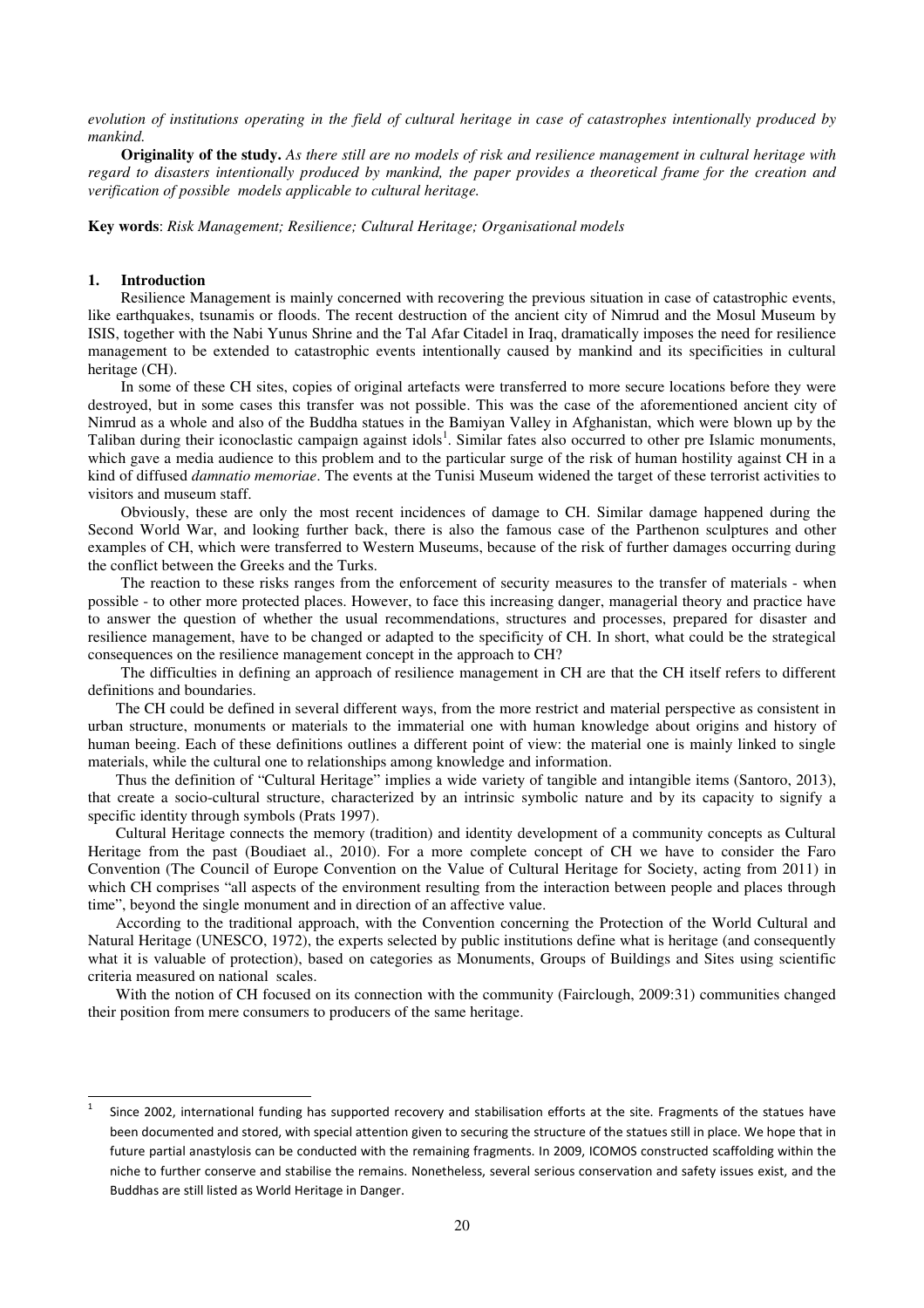In consideration of structures and processes, we can refer to two main approaches: the one of United Nations Educational Scientific and Cultural Organization (UNESCO) with its list of World Heritage in Danger (WHD)<sup>2</sup>. The second refers to the process of Resilience management, standardised by the CERT Resilience Management Model (CERT-RMM). In addition, inform the practical view, these two subjects represent the reference on the ground concerning management decisions in strategy, policy, actions and performance measurement (Bianchi, 2006).

The paper begins with the illustration of the resilience concept. It then develops the three-dimensional model to represent catastrophic events and the Clustering/Networking approach that may be used, with the aim of preserving CH. The final section presents the theoretical implications, the limitations and the potential for future research.

### **2. The concept of Resilience**

 $\overline{\phantom{a}}$ 

What is resilience? Although this concept is submitted to many interpretations, as stated by some authors (Haigh and Amaratunga, 2010), the definition used is connected to the disaster risk reduction that represents a conceptual framework, presented by the United Nations International Strategy for Disaster Reduction (UNISDR) Hyogo Framework for Action 2005-2015.

In this context, the concept of resilience underlines multiple stable states and a more positive and proactive perspective to disaster risk reduction. The UNISDR (2005) defines resilience as "*The capacity of a system, community or society potentially exposed to hazards to adapt, by resisting or changing in order to reach and maintain an acceptable level of functioning and structure. This is determined by the degree to which the social system is capable of organizing itself to increase its capacity for learning from past disasters for better future protection and to improve risk reduction measures*".

The literature outlines many approaches to define resilience: as stated by Haigh and Amaratunga (2010), for some authors (Horne and Orr, 1998; Sutcliffe and Vogus, 2003) resilience derives from a return to a stable state after a perturbation, with a single stable situation of constancy, efficiency and predictability. Others (Douglas and Wildavsky, 1982) outlined the perspective of risk, considering the resilience as the asset that mediates the passage from a stable state to other states. Douglas and Wildavsky (1982, p.196) specifically defined resilience as "the capacity to use change to better cope with the unknown: it is learning to bounce back" and emphasised that "resilience stresses variability". In a similar way, Dynes (2003) connected the concept of resilience to an emergent behaviour, based on improvisation and adaptation, while Kendra and Wachtendorf (2003) stressed the creativity.

Furthermore, Wildavsky (1988, p.77) specified resilience as the "capacity to cope with unanticipated dangers after they have become manifest" and pointed out that resilience is usually demonstrated after that a catastrophic event has happened.

Lettieri et al. (2009) opposed the concept of resilience to that of resistance, based on the intervention time: resilience refers to after-crisis activities, while resistance to before-crisis activities.

Within this framework, Longstaff (2005) focused on a positive perspective, describing the resilience concept in terms of an approach wider than that of mere survival, due to the implication of individuating potential risks and assuming proactive functions. For Paton et al. (2001) resilience "describes an active process of self-righting, learned resourcefulness and growth".

The research on political ecology and climate change associated the term of resilience to adaptive capacity (Cutter et al., 2008). On this topic, Brooks et al. (2005) considered adaptive capacity as the ability of a system to adjust, change and moderate the effects and cope with a disturbance. Therefore, adaptive capacity is a key issue in the environmental or climate change perspective of resilience, but less developed in hazard literature, where mitigation is an outstanding concept, defined as an action realised for reducing or avoiding risk or damage from hazard events (Mileti, 1999). In a similar vein to adaptive capacity, the mitigation tools usage can increase the resilience of a system to hazards (Burby et al., 2000).

It is interesting that most of these definitions or concepts shows some difficulties in applying them to disasters determined by wars, conflicts or by a cultural programme of destruction, as all events are quite difficult to predict. Moreover, problems emerge in single events submitted to a logic of intentional effects of destruction with cultural motivations, as is the case with movements like ISIS, Al Qaeda, and Boko Haram.

It is well recognised in literature (MacKee and Askland 2014) that the restoration or recovery of damaged CH is often neglected in plans addressed to post-disaster reconstruction and in strategies for disaster mitigation. Organisations involved in disaster management often do not distinguish Cultural Built Heritage (CBH) from the general built environment. Therefore, it is necessary to define an approach to disaster management that considers pre-disaster circumstances, mitigation practices and preparedness.

When we deal with disasters that occur to CBH, understanding risk and vulnerabilities are key elements that significantly increase in the case of natural catastrophic events (Taboroff, 2003). In these situations, CBH is vulnerable,

<sup>2</sup> Updated with the results of October 2013 monitoring presented at UNESCO BAKU Forum and 2008-2015 UNESCO Periodic Reporting Questionnaire.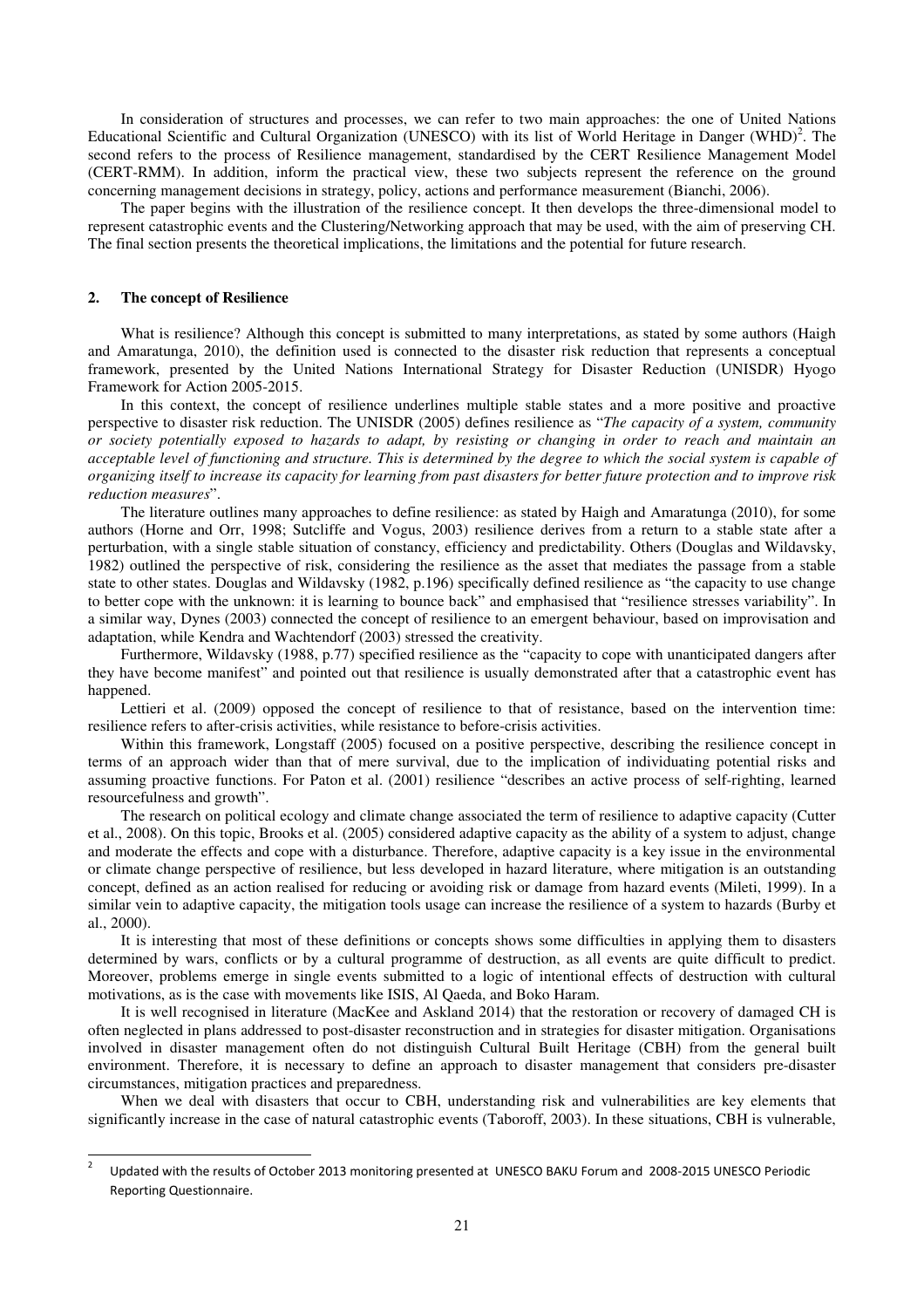particularly exposed in the wake of disasters due to the fragile nature of ageing structures, with the consequent high risk of collapse.

To this end, a general model of resilience management is summarised in Fig. 1.

#### Fig.1: A model of Resilience Management



Source: Bianchi, Malaj, 2013, p. 709

Nowadays, organisations are constantly bombarded by events and conditions that can cause stress and may disrupt their effective operation. Controlling organisation behaviour and response during times of disruption and stress are a primary focus of operational resilience management, which provides an organisation with the ability to adapt to operational risks, including realised risks (Caralli et al. 2010, p.15).

In this perspective analysed by Caralli et al. (2010) the stress related to managing operational risk, and thus operational resilience, can come from many factors. These include the pervasive use of technology, operational complexity, increased reliance on intangible assets, such as digital information and software, the global economy and economic pressures, open borders, geopolitical and cultural shifts, regulatory and legal constraints and the view of security as an IT problem, not an organisation-wide concern.

#### $3.$ The three dimensional model for the management of catastrophic events

The reading of complex and chaotic events as catastrophes with the aim to deal with an adequate strategy could be referred to two models. The first is a three dimensional one as a tool to consider the different aspects of events. The second is an evolutionary model which allows to connect different strategies to the conditions of involved organizations.

In the three dimensional model (Fig.2), the first dimension is the time that distinguishes the prevention from the immediate reaction and the successive recovery. These aspects must be continuously updated considering that the alert levels, in emergency procedures, are in continuous growth and the migratory flows constantly modify the demographic and social profile of involved populations.

In the prevention of damage to cultural properties, we can insert lists like those arranged by UNESCO for World Heritage in Danger, but also the diffusion of new communication tools that widely increases the quantity of data, with the aim of predicting dangerous situations, like the anomalous behaviour of people susceptible to catastrophic evolutions or material deeds. The maintenance of this list and keeping it up to dated is an actual problem with regards to the danger of damage from local conflicts and civil wars, as these can be unexpected and fast, compared to other catastrophes related to climate change and natural events.

To this purpose the process to preserve and update information about CH in danger is only a step to deal with catastrophic events. Except for what it will be said as it concerns the network of the involved institutions, the events have to be connected to the individual dimension by the training of the staff of units dedicated to this purpose as the Emergency and the Operative Rooms. The aim is to avoid, if possible, the break of the communication lines or their overload informing the individuals about the functions carried out by these units and how to convey on them the more pertinent information.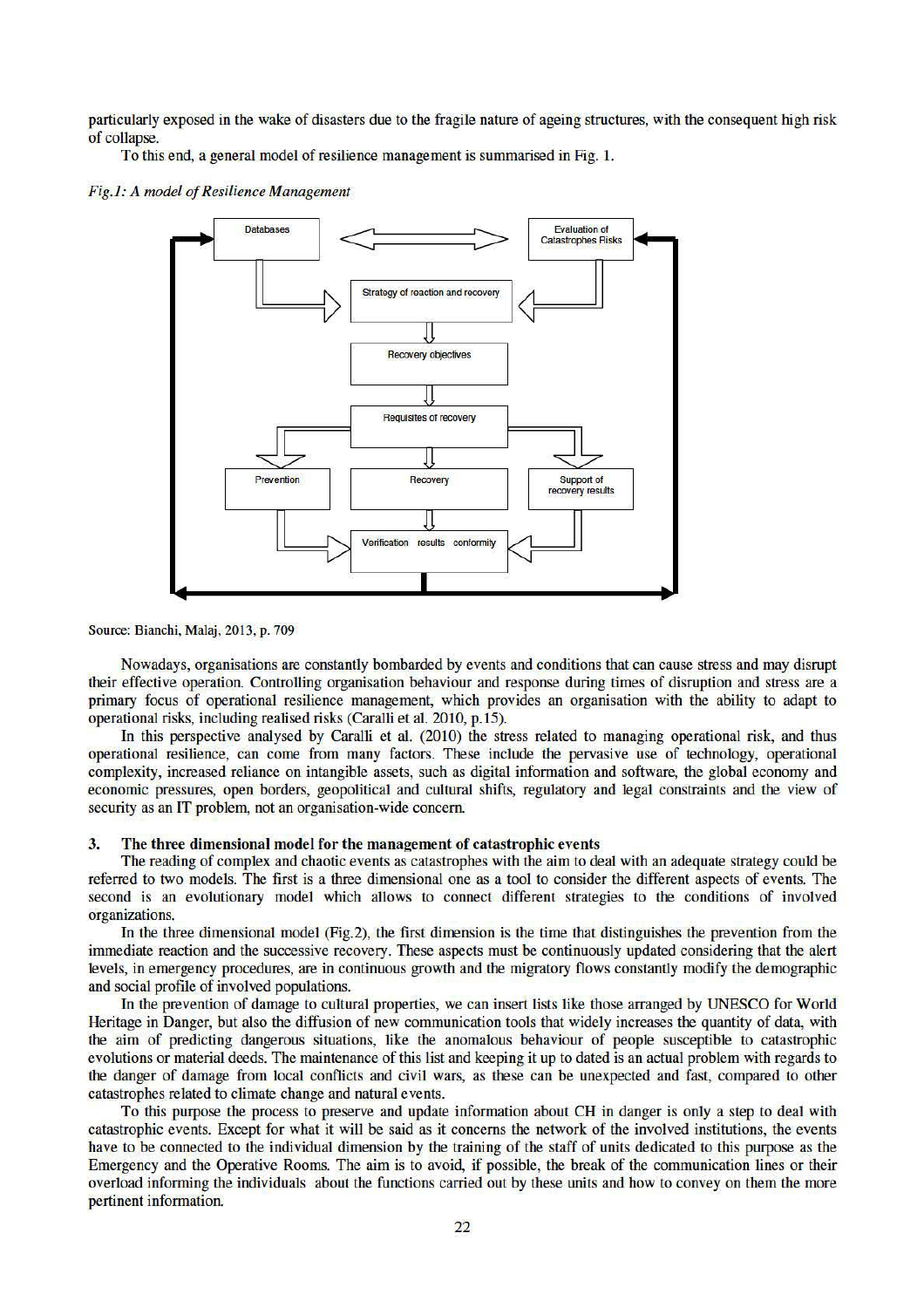#### Fig. 2: The managerial dimensions of catastrophic events



Source: Bianchi, Paganelli, 2014, p. 525

The intermediate level of this activity is given by organisations, not belonging to public administration, like NGOs, associations and enterprises. Each of them plays a determining role before, during and after the event. With regards to governance structures, the system is always regulated by the normative that mainly refers to civil defence. It is a system of relationships in continuous renewal and consequently it keeps up to date with the structures to be activated and with the procedures to be carried out in each phase as the alert, the intervention and the recovery.

A further dimension to consider in an emergency organisation is the width (or breadth or spaciousness) of the events themselves, that can have local, regional, interregional, national or international relevance.

To this end, we can focus our attention on three levels: Prevention, International and Governance structure. No matter that the problem could be considered in an international perspective, that prevention could be the only one to avoid the damage of original and not replica materials, and finally, that the level, although with concrete implications, would be mainly a concern for governance strategy in the field of CH preservation.

This perspective, in addition to constituting a challenge for coordination among the involved organisations, is closely tied to the features of the territory to which we refer.

An immediate result of this model is that the risk management has to be included in resilience because the efficiency and effectiveness of the recovering after catastrophic events is strictly connected to the performance of risk management. In few words a good resilience depends from a good risk management and prevention initiatives.

At multi national level we can note UNESCO with its List of World Heritage in Danger that aims to inform the international community about the conditions which threaten the very characteristics for which a property was inscribed on the List, and to facilitate corrective action.

#### 4. The UNESCO list of World Heritage in Danger

The UNESCO list of World Heritage in Danger is dedicated to the preservation of World Heritage properties threatened by armed conflicts, warfare, earthquakes and other natural disasters, pollution, looting, unrestrained urbanisation and tourism. The danger may be "ascertained" when the property is faced with specific imminent danger, or "potential" when it is faced with circumstances which may have negative effects on its World Heritage value.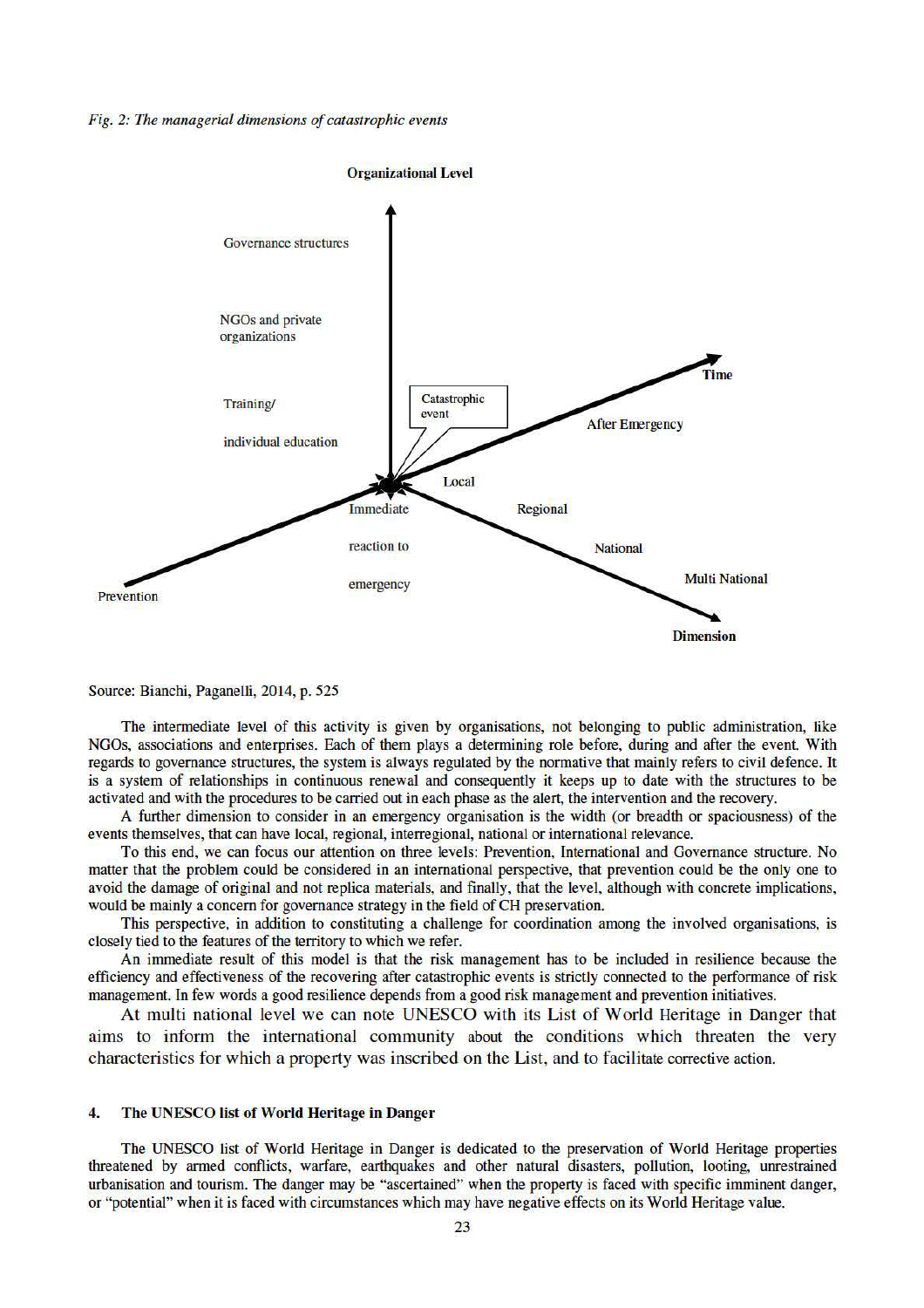In accordance with the World Heritage Convention (1972), each cultural property was listed according to the following template, as shown in Tab.1.

*Tab.1: Template for cultural properties* 

| Name                                                                  | Image | ocation                          | Criteria | ha (acre)<br>Area | <b>WHS</b><br>Year | Endangered          | Reason                                                                                                                                                                                                                                                                                                                                                                                              |
|-----------------------------------------------------------------------|-------|----------------------------------|----------|-------------------|--------------------|---------------------|-----------------------------------------------------------------------------------------------------------------------------------------------------------------------------------------------------------------------------------------------------------------------------------------------------------------------------------------------------------------------------------------------------|
| Landscape<br>and<br>Archaelogical<br>Remains of the<br>Bamiyan Valley |       | Bamiyan<br>Valley<br>Afghanistan | Cultural | 159               | 2003               | $2003 -$<br>present | Fragile<br>conservation<br>state<br>due to abandonment, military<br>and<br>dynamite<br>action<br>explosions; causing dangers<br>such as risk of collapse of<br>Buddha<br>niches,<br>further<br>deterioration of cave murals,<br>illicit<br>looting<br>and<br>excavations.<br>Destruction<br>during the rule of Taliban<br>due to their teachings that<br>the statues are abominations<br>for Islam. |

Source: our elaboration from http://whc.unesco.org/en/158/

The number of properties today is 46, but it is interesting to note that only in 12 there is the risk of intentional damage caused by wars and conflicts.

This, despite the extension of the iconoclastic campaign underway that surely is threatening many other CH sites present in non-critical areas<sup>3</sup>.

To give an example, the presence of a river that crosses several regions automatically implies an interregional coordination that can assume the form of a permanent structure like AIPO, the Interregional Agency of Po river, namely to suggest an adequate structuration of competencies on a territorial basis, as it regards the presence of industrial areas among more administrative repartitions. It is on this dimension that it was applied to numerous emergency plans of international organisations, which foresee the distinction between a localised event (checkable by local means), a circumscribed one (requiring special interventions) and a general case (event of serious proportions). On the international plan, a widened concept of region is applied, i.e. a macro-area, characterised by a homogeneous geographic system, as in the case of Latin America and of Caribbean countries.

In this last situation, UNESCO is organised on a Regional Disaster Information Centre (CRID), sponsored by six organisations to ensure the compilation and dissemination of disaster-related information in Latin America and the Caribbean as follows:

- Pan American Health Organisation Regional Office of the World Health Organisation (PAHO/WHO).
- International Strategy for Disaster Reduction (ISDR/UN).

 $\overline{\phantom{a}}$ 

- Costa Rica National Risk Prevention and Emergency Commission (CNE).
- International Federation of Red Cross and Red Crescent Societies (IFRC).
- Coordination Center for Natural Disaster Prevention in Central America (CEPREDENAC).

Authors (Matthews et al., 2009) underlined the presence of international organisations, such as UNESCO, the International Centre for the Preservation and Restoration of Cultural Property, the International Council of Archives, Museums and the International Federation of Library Associations that work to promote and coordinate internationally and nationally effective disaster management.

The coordination among these different actors is influenced by their capacity to manage operational resilience. On this purpose the CERT model presented by Caralli et al (2010) emphasized a multi dimensionality of the resilience concept comprising for instance the use of technology, the diffusion of intangible assets, global economy and legal constraints.

<sup>3</sup> We also must not forget that the threat of damage to cultural heritage can be submitted to blackmail against governments, as happened in the case of the terrorist campaign launched by the "mafia" in the 1990s, culminating in damage to Uffizi Gallery.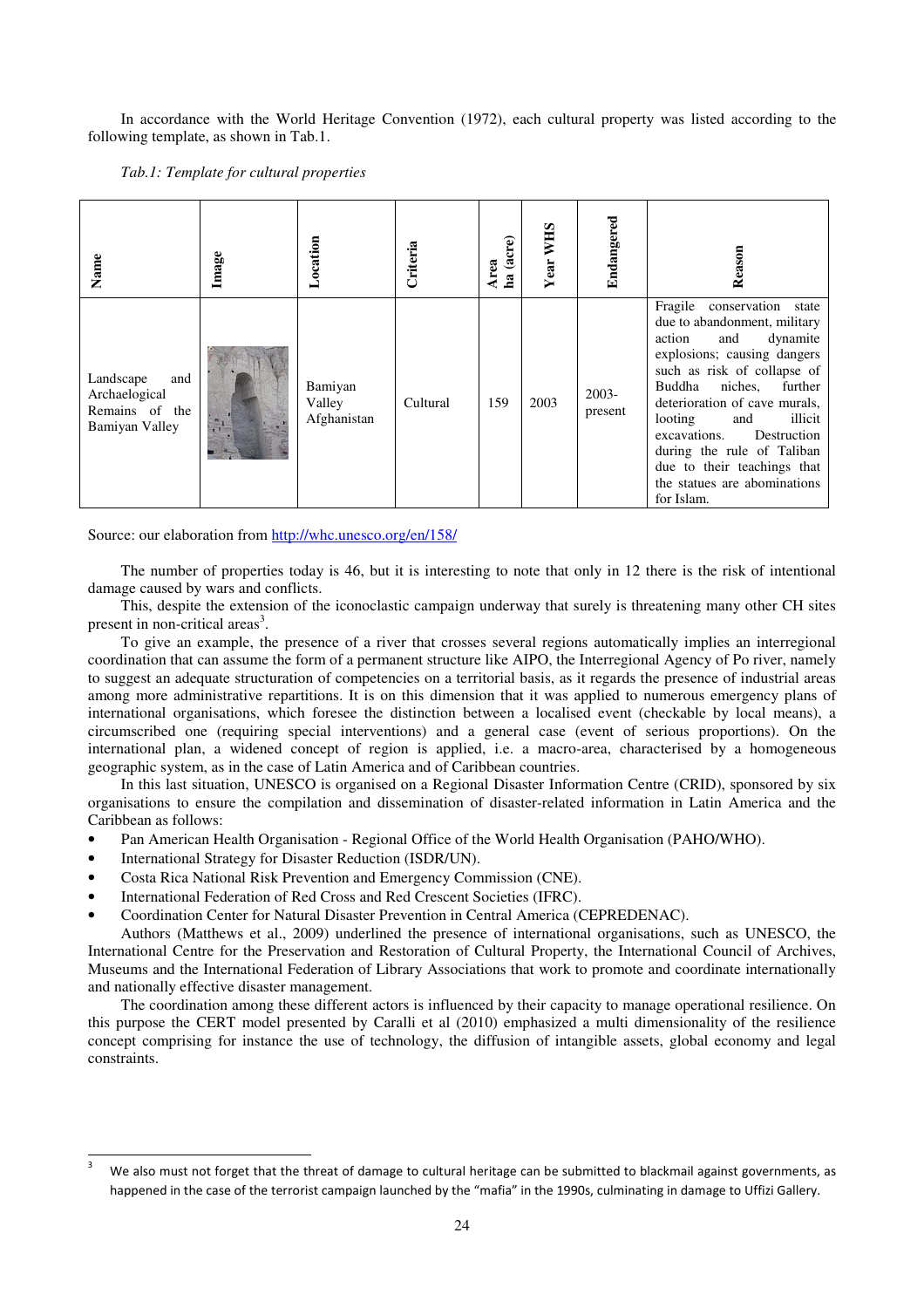#### **5. The CERT Model and FEMA experience.**

The CERT Resilience Management Model, although criticised for its main orientation on information technology, represents a systemic tool considering different aspects of resilience activities and the need to coordinate a wide range of subjects in different positions.

The work was sponsored by the U.S. Department of Defense and produced by the Software Engineering Institute on the Campus of Carnegie Mellon University. The declared purpose of the report was to represent "an innovative and transformative way to approach the challenge of managing operational resilience in complex, risk-evolving environments" (Caralli et al., 2010, p. VI). It has a fundamental process perspective enumerating and describing analytically different steps to be accomplished by different subjects in the management of resilience. To this end, the methodology is connected to a continuum of practices focused on managing operational resilience, and at the same time, as an evolutionary method that allows organisations involved in the process to test their capabilities in the field and to evaluate the level of their performance in resilience.

Although it is a global perspective, from a technical point of view another limit of the model is its main focus on enterprise management, business continuity and engineering that remarks its limitations with problems concerning CH and the mission of organisations operating in this field. Yes, the relevance of the information system is not in discussion, but it is difficult to accept that in CH the managerial focus supports the specific actions taken to secure information, by making them more effective and efficient.

The orientation to move from structured models to processing ones standardized by the CERT Model can be individuated in the experiences of FEMA (Federal Emergency Management Agency) which isn't an institution to manage the emergencies but an organization coordinating a team among local public managers, companies, volunteers associations, NGOs, religious entities and citizens. The pragmatic approach of FEMA is to favour the initiatives, the doing and the spontaneous collaboration among different and non structured roles to deal with the emergencies. In Italy, it was initially applied the Method Mercurio, based on the maintenance of structures and materials immediately available in case of catastrophic events. Owing to disappointing results, Mercurio was substituted by the Method Augustus mainly inspired to the FEMA experience which highlights the collaboration among involved organizations and the on going process activated by the condition of emergency.

The diversity of situations trigged by catastrophes makes difficult to prepare standard answers but, anyway, can be focused on the particular field the emergency is dealing to.

In the case of CH, the problem provoked by iconoclastic campaigns and intentional damages demands some consideration about the strategies of cultural institutions, mainly museum organisations, which, despite their mission and priorities, could be inserted in an evolutionary cycle with different stages of structuring and fruition and a different link with the strategy to face catastrophes.

#### **6. The evolutionary model and Clustering / Networking approach**

The cycle concerning the strategic phases of a museum organisation considered in a wide sense implies in its different items the concept of resilience orientated to the prevention (Fig.3).

The catastrophic events can intervene in any of the development phases of a museum. In the first phase, the focus for the determination, delimitation and allocation of these resources prevails. In these operations, the juridical problems play quite a relevant position.

In the second step, the museum institution focuses its mission on the territorial location and on the acquisition of a reputation wider than the narrow local area. Therefore, in this phase the local presence of the structure with all initiatives that may contribute to this assumes a strategic importance.

Once ensured, this position to manage more resources becomes necessary. The support to the museum activities through services, which can further enhance the ability to use and consequently attract a greater audience, becomes significant (Phase III).

The recent debate focuses on the possibilities of museum corporatisation, taking into account the evolution of Italian socio-economic needs, together with the increasing internationalisation of museums and competition among different countries. This contributed to insights on management aspects, and in particular, on user profiles.

Phase IV provides operators and scholars with user features, distinguished by the intensity of use (indicated for example by the duration of the visitors permanence in the museum and from the delivered services). It also provides seniority (consequently from the necessity of taking into account the different needs) and frequency (consequently of the distinction between frequent and not frequent visitors or users as the museum has structures dedicated to study and consultation).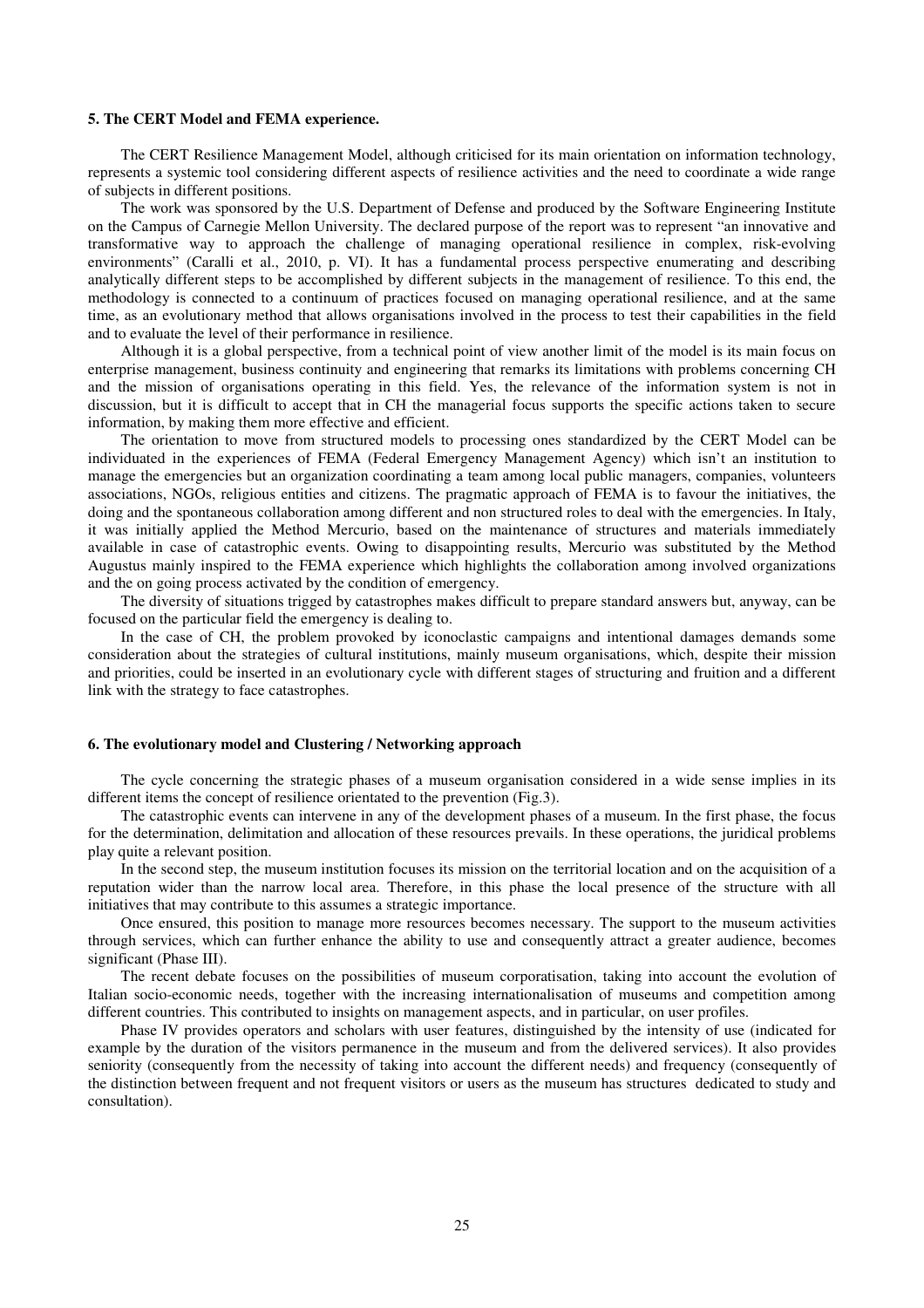*Fig. 3: Evolutionary cycle of museum mission and connected risks* 



Source: elaboration from Bianchi, 1996, p. 64

The evolutionary model told us that the strategies of resilience can't be univocal. We have resilience activities consisting in a new location of materials transferred in safer places with centralized services of security or with a less dangerous collocation as it concerns the territory. Another strategy, in case of museum structures evolved into network organizations, is the distribution of materials among other museums, in order to reduce the risk of a punctual catastrophe on the territory. The turnover within the museums network could limit the criticisms against the relocation of CH.

An approach to the problem could be derived from previous researches on Project Management and Organisational start up, with the definition of managerial strategies named Clustering and Networking (Bianchi, 2005; 2010) (Fig.4).

The two structures/processes in discussion are the Cluster, as an aggregate of organisations, services and materials concentrated in a location or an area and the Network, as a net in which items are distributed among network partners diffused in the territory (space that could also have a worldwide dimension).

The Clustering activity has the strategical purpose to concentrate elements, preferring the concepts of proximity and efficiency, with a better efficacy and efficiency of protecting interventions. Networking is based on a cooperation approach among cultural institutions spread worldwide (Bianchi, Orelli and Tampieri, 2010). The Networking allows the dissemination of cultural items that preserves them from local risk and facilitates a global and secure fruition (by chance according to the general orientation to preserve the historical identity against the *damnatio memoriae*).

Although these good intentions, both approaches give relevant reasons to arguments. The concentration strategy of historical materials in securitized sites or its displacement in less dangerous localities could cause the hostility of local population and be lived as a stealing of own historical memory.

This contrariety could be overcome in case of serious danger, as in conflict areas, and mitigated by the substitution of reassigned materials with copies. Furthermore, the actual technology could allow an acceptable reproduction of damaged or destroyed monuments. This approach can also be used if there is a problem in maintaining the objects, like with the statue of Marco Aurelio in Rome, whose original is preserved in the museum, whereas a copy is exposed in Bernini square. The use of 3D printers could speed up this process, once acquired the analytical data of the materials, and makes feasible the reproduction of adequate and similar prototypes.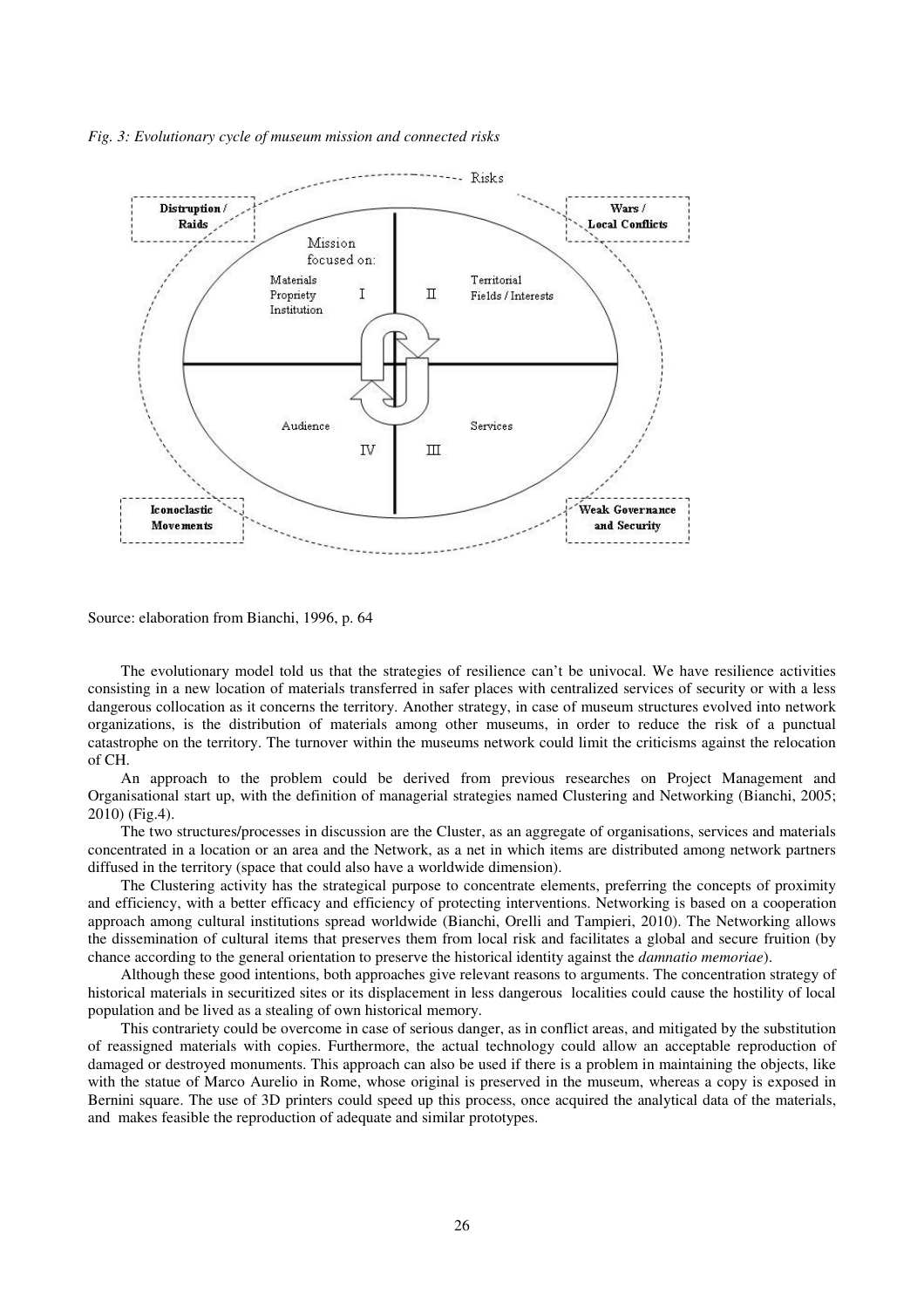Fig. 4: Clustering and networking

#### 4.1 Clustering





Source: Bianchi, 2005, p.15

Networking, with the dissemination of cultural materials, breaks the connection among objects and their location, contributing to the diffusion of fruition and to the comparison of different heritages in diverse locations. The dispersion of materials from Egypt and Greece, with the famous displacement of the Parthenon Sculptures, was provoked by Lord Elgin. This was due to the danger of damage from conflicts with the Ottoman Empire and the indifference of local populations, together with the weakness of national governments. There is no chance that similar reasons could be attributed to the present situation in areas under the control of ISIS or other iconoclastic movements.

## **7. Conclusions**

The main tools up to now produced by managerial theory and practice in the field of risk and resilience management are mainly connected to natural disasters and catastrophes due to climate change.

The situation on the ground concerning CH is rapidly changing, and many issues are debated with the aim of understanding if CH and the particular challenges given by iconoclastic campaigns demands an adaptation of existing models or the creation of new ones. The main criterion of updating the lists of historical sites in danger has to take into account the socio cultural evolution of countries and local communities orienting the risks evaluation connected to Clustering or Networking approaches.

It is believed that the direct defence is not the best way to preserve CH. An example of this is the conflict at the Tomb of Rachel, a shrine to the biblical matriarch revered by Jews, Christians and Muslims. The shrine is on the Israel side of the West Bank barrier. The Israelis say that the barrier was built for security reasons, but Palestinians say that it constitutes a land grab. The International Court of Justice has ruled that the barrier is illegal and should be removed where it does not follow the Green Line, which is the internationally recognised boundary between the West Bank and Israel. This new perspective could be realised, not only with a change in the methodology to assess these lists, but also with the structuring of organisations partner of this process. The models of resilience management can't only be considered from the point of view of logistics and technology, but they need a multidisciplinary approach. Furthermore resilience processes have to be reconsidered from an ethical point of view, particularly as this concerns the fruition of originals, copies, prototypes or reproductions of CH.

This could open the way to a different balance of clustering and networking approaches with a feasible decision making between the concentration of materials in protected sites and their dissemination - almost temporarily- far from dangerous areas. Anycase, the field of research is wide and promises many challenges for scholars and practitioners.

### **References**

- BIANCHI M. (1996), "L'organizzazione a rete: un possibile modello per i musei locali", in Roncaccioli A. (a cura di), L'azienda museo, Cedam, Padova, p. 64.
- BIANCHI M. (2005), "Cluster analysis or NewBuC" Some lessons from projects of SME creation in transition countries", in Bianchi M., Tampieri L., (A cura di), Life Long Learning and managerial development in transition countries, Il Ponte Vecchio, Cesena, pp.11-18.

#### 4.2 Networking